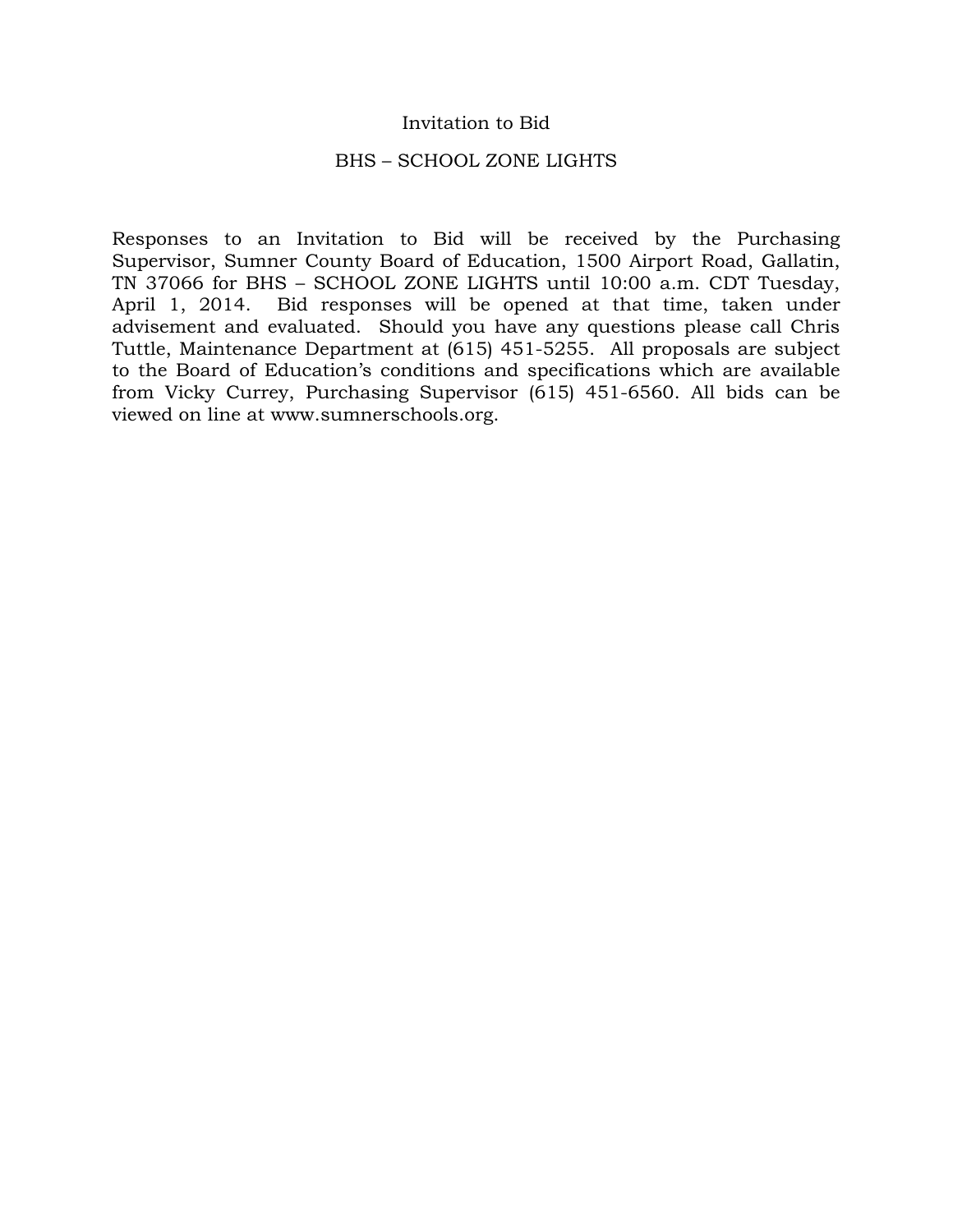# **BEECH HIGH SCHOOL ZONE LIGHTS**

The Sumner County Board of Education, herein known as "School System", is soliciting bids for the installation of school zone lights at Beech High campus. The bid will be for materials and labor. The project is to begin June 2, 2014 and be completed by July 25, 2014.

Jobsite: Beech High 4126 Long Hollow Pike Hendersonville, TN 37075

### **Contractor Obligations:**

- Shall provide and obtain all necessary materials, equipment and labor.
- Shall provide and obtain all necessary permits with Local, County, etc. agencies as required by law.
- Shall schedule all necessary inspections with Local, County, etc. agencies as required by law.
- Shall strictly adhere to engineered drawings. The School System reserves the right to withhold partial or all payment until the work is completed to the specifications and satisfaction of the School System. Any work not completed to specifications will be the Contractor's sole responsibility and expense to redo.
- Shall provide Worker's Compensation Insurance as required by Tennessee State Law. The Contractor shall prove compliance with Public Chapter No. 587, T.C.A. 49-5-413(d), criminal background check, and provide a Drug Free Workplace Affidavit.
- Shall dispose of all generated waste materials in compliance with all Local, State and Federal guidelines, regulations, and requirements.
- Shall have properly trained and experienced staff to facilitate the specified services.

### **Specific Information**

- Contractor shall remove school zone light assemblies (total of two mounted on wooden posts).
- Contractor shall furnish and install two, solar powered school zone lights.
	- Includes: Solar Panel;  $2 8$ " LED's Signals; Flasher Cabinet w/ Timeclock and Battery; Sign; and Mounting Hardware.
	- $\triangleright$  Pole Bases must be per TDOT specifications.
- Contractor shall include cost for layout engineering.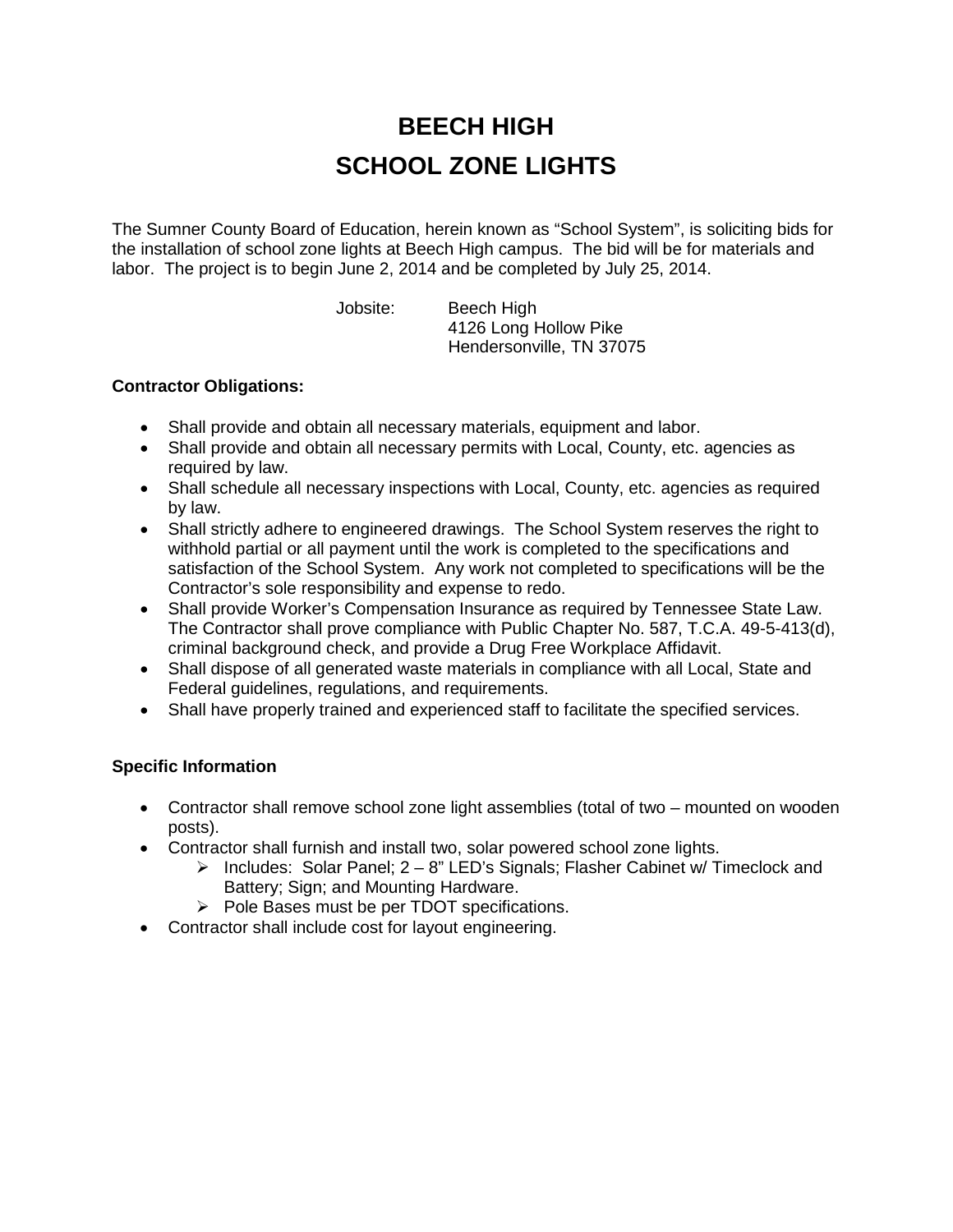## **BID SHEET**

## **BEECH HIGH SCHOOL ZONE LIGHTS**

 $\begin{picture}(20,10) \put(0,0){\vector(1,0){100}} \put(15,0){\vector(1,0){100}} \put(15,0){\vector(1,0){100}} \put(15,0){\vector(1,0){100}} \put(15,0){\vector(1,0){100}} \put(15,0){\vector(1,0){100}} \put(15,0){\vector(1,0){100}} \put(15,0){\vector(1,0){100}} \put(15,0){\vector(1,0){100}} \put(15,0){\vector(1,0){100}} \put(15,0){\vector(1,0){100}} \$ 

AUTHORIZED COMPANY REPRESENTATIVE (Signature)

AUTHORIZED COMPANY REPRESENTATIVE (Printed)

**PHONE** 

**EMAIL** 

**COMPANY NAME** 

ADDRESS

DATE